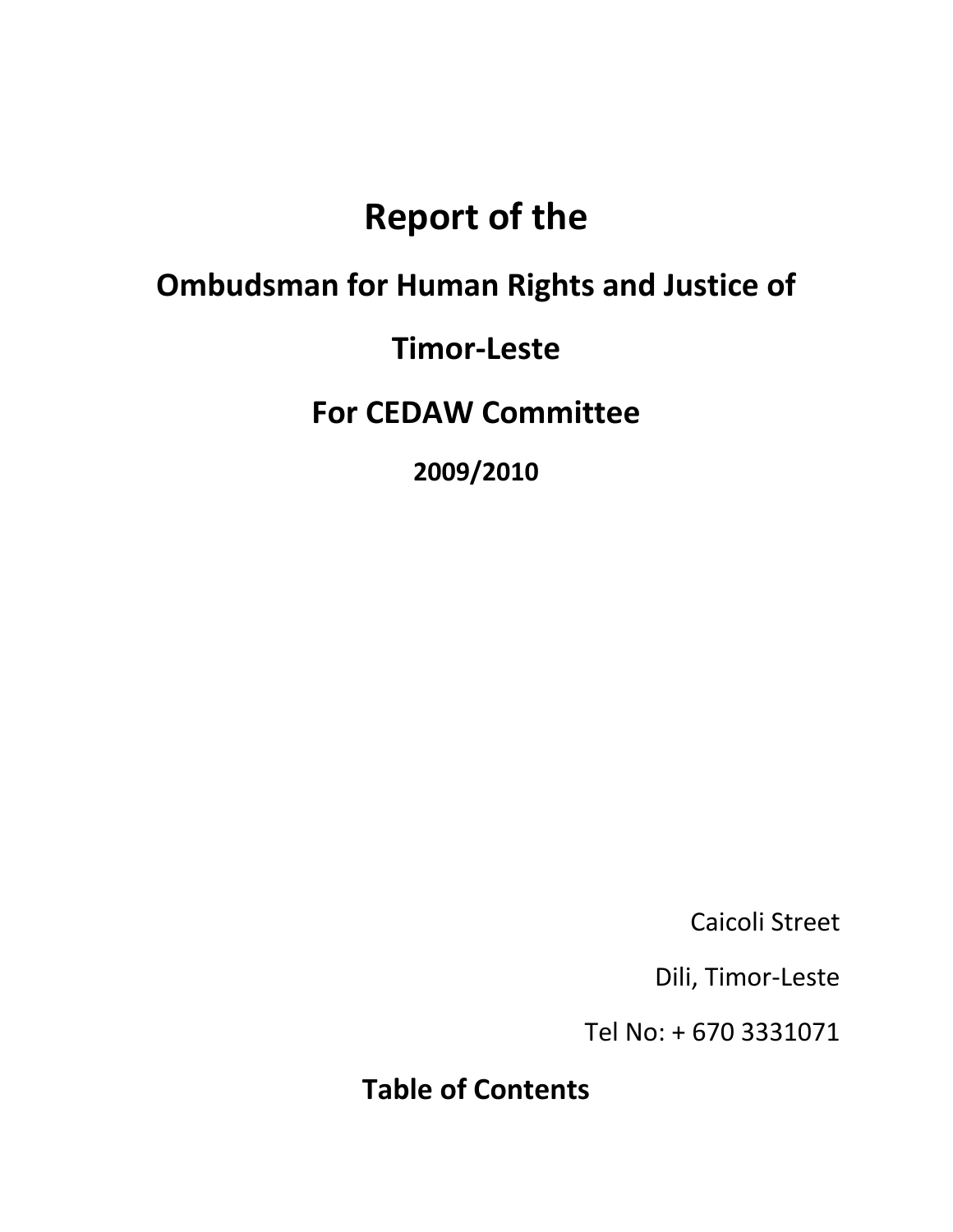2

| Part I |  |
|--------|--|

Women who were victims of sexual violence during the Indonesian military regime occupation

|                                                                                          | 5  |  |
|------------------------------------------------------------------------------------------|----|--|
|                                                                                          | 8  |  |
| Injustice for Women Victims of Sexual Violence  9                                        |    |  |
| State and Government of Timor-Leste actions taken to assist the victims of sexual<br>10  |    |  |
| 13                                                                                       |    |  |
|                                                                                          |    |  |
| 14                                                                                       |    |  |
| Monitoring Results of PDHJ in Police detention centre in Dili District and Gleno Prison. |    |  |
| Facts and Conditions in the detention center and in prison  14                           |    |  |
|                                                                                          | 16 |  |
|                                                                                          | 17 |  |
|                                                                                          |    |  |
|                                                                                          |    |  |
|                                                                                          | 17 |  |

## **Introduction**

Timor‐Leste as a new nation obtained its restoration of Independence on 20 May 2002 and is committed to human rights. This commitment can be seen through ratification of the 7 international treaties as follows: International Convention of Civil and Political Rights, International Convention on Economic, Social and Cultural Rights, International Convention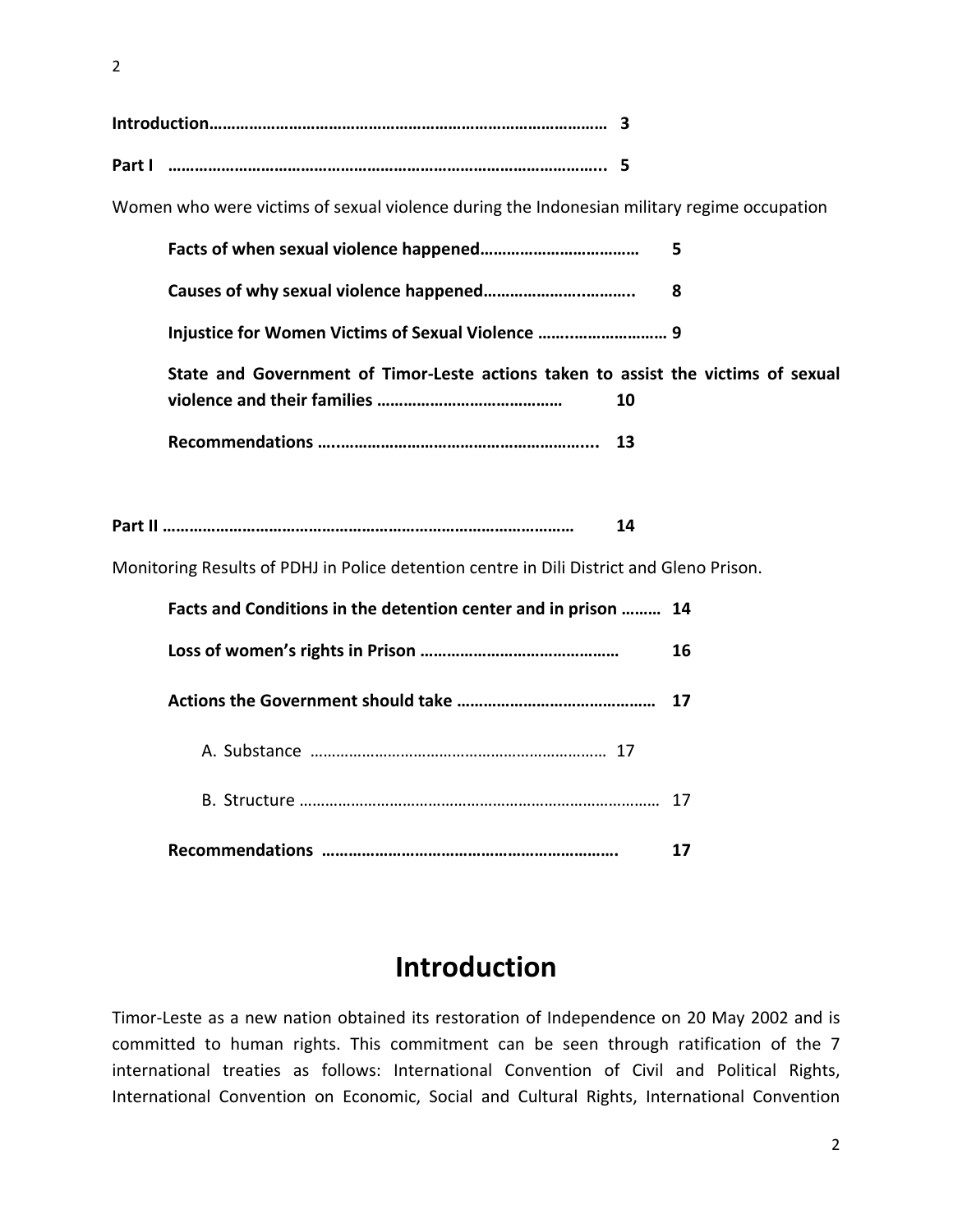against Torture and Other Cruel, Inhuman or Degrading Treatment or Punishment, International Convention on the Rights of the Child, International Convention on the Protection of the Rights of All Migrant Workers and Members of their Families, International Convention on the Elimination of All Forms of Racial Discrimination, and International Convention on the Elimination of All Forms of Discrimination against Women.

According to the Constitution of the Republic, article 27 says the Ombudsman for Human Rights and Justice (PDHJ), is "an independent organ in charge to examine and seek to settle citizens' complaints against public bodies, certify the conformity of the acts with the law, prevent and initiate the wole process to remedy injustice."

PDHJ is a National Institution of Human Rights in Timor ‐ Leste, according to decree law number 7/2004. According to the Paris Principle, the PDHJ role is to promote and protect all citizen's human rights. In order to exercise this role, the PDHJ Division of Human Rights have developed 3 departments: First, the investigation department is responsible for the investigation of the complaints of the citizens against public entities; Second, advocacy and monitoring department, which is responsible to do the monitoring in the police detention center, prison and other concerns in economic, social and cultural rights. Advocacy work is to submit a proposal of laws that will be discussed in the council of ministers including the National Parliament. Third, public education department the responsibility is to promote the promotion of human rights through the social communication, posters, brochures, pamphlets, books, theaters, campaign in schools, universities, workshops, training for the Timor Leste National Police (PNTL), Falintil‐FDTL, prison guards, human rights teachers in all the districts and all the community leaders.

Article 25.2. (b), and Paris Principle, section 3, states PDHJ as a National Human Rights Institution, has its role and responsibility to submit a report on implementation of International Convention which was ratified by the government of Timor Leste, National Parliament and also other commissions in the United Nations and to other institutions in the region. Therefore, with this opportunity PDHJ would like to present its report on the implementation of the CEDAW to CEDAW committee. PDHJ would like to raise the issues according to the results of the monitoring during these 3 years.

#### Substance of the Report:

According to the results of the discussion on 13 – 14 Marco 2009, at Vila‐Verde Hotel, Dili, between Deputy Ombudsman for Human Rights, National Director for Human Rights and officers of the Department of Human Rights decided that the issues to report for the CEDAW committee will be as follows:

1. Justice for women victims of sexual violence during the Indonesian military occupation.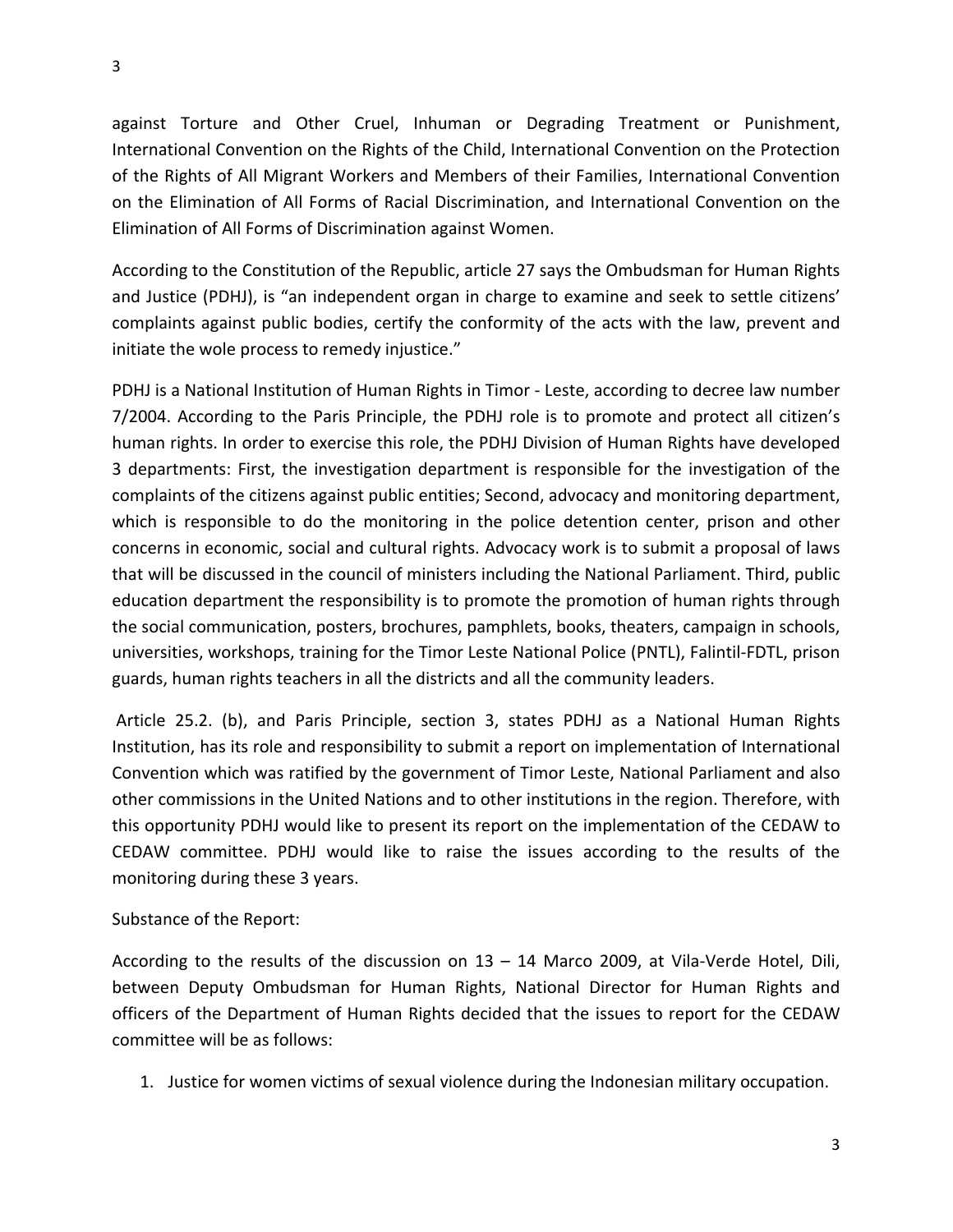2. Women's access to Information and Sanitation Facilities in Detention centers and prisons.

## **Part I**.

Those women who became victims for the sexual violence during the Indonesian military regime occupation have not achieved formal justice and reparation.

According to the Articles that mentioned in the CEDAW Convention:

Article 2: State Parties condemn discrimination against women in all its forms, agree to pursue by all appropriate means and without delay a policy of eliminating discrimination against women and to this end, **section (C):** to establish legal protection of the right of women on an equal basis with men and to ensure through competent national tribunals and other public institutions the effective protection of women against any act of discrimination;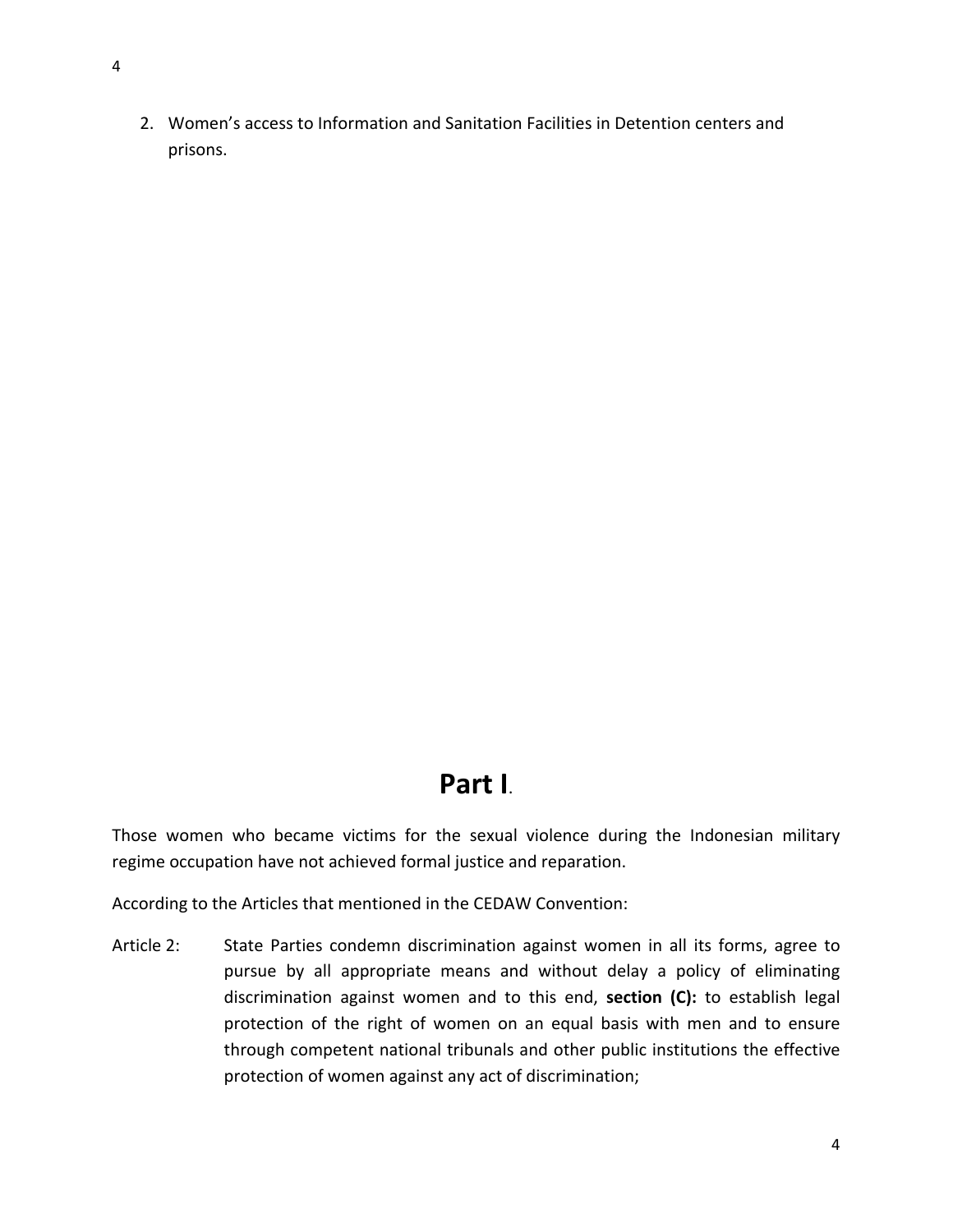#### **I. Facts.**

- 1. During the Indonesian Military occupation regime from 1974 1999, most Timor‐Leste women encountered many kinds of violence including sexual violence.
- 2. The Transitional Government mandate (UNTAET), established a Truth and Reconciliation Commission *(CAVR), according to* UNTAET regulation No. 10/2001.
- 3. According to UNTAET regulation No 10/2001, CAVR mandates were: to do research, to write reports of human right violations in Timor‐Leste, covering 25 April 1974 – 25 October 1999, submit recommendations for indictments to the Prosecutor General, facilitate community reconciliations and assist in the recuperation of victims' dignity.
- 4. Stated that on 31 October 2005, CAVR would finish its mandate and submit a final report with recommendations to the President of the Republic of Timor‐ Leste.
- 5. Stated that on 28 November 2005, the President of the Republic of Timor Leste would submit a copy of a final report of CAVR to the National Parliament.
- 6. Stated that on 20 January 2006, the President of the Republic should submit a final report of CAVR to the Secretary‐General of the United Nations.
- 7. Stated on page 129 of the report of Commission for Reception, Truth and Reconciliation in Timor‐Leste (CAVR), that there were 853 victims who came to the commission to make declarations. From this number the actors who were involved were the following:
	- Indonesian Military with their collaborators numbered about 93,3 % out of the total number of 796/853 victims
	- From Fretilin Party 2,5% with 21/853 victims
	- From Falintil 1,2 % with 10/853 victims
	- From UDT party 0,6% with 5/853 victims
	- From Apodeti Party 0,1% with 1/853 victims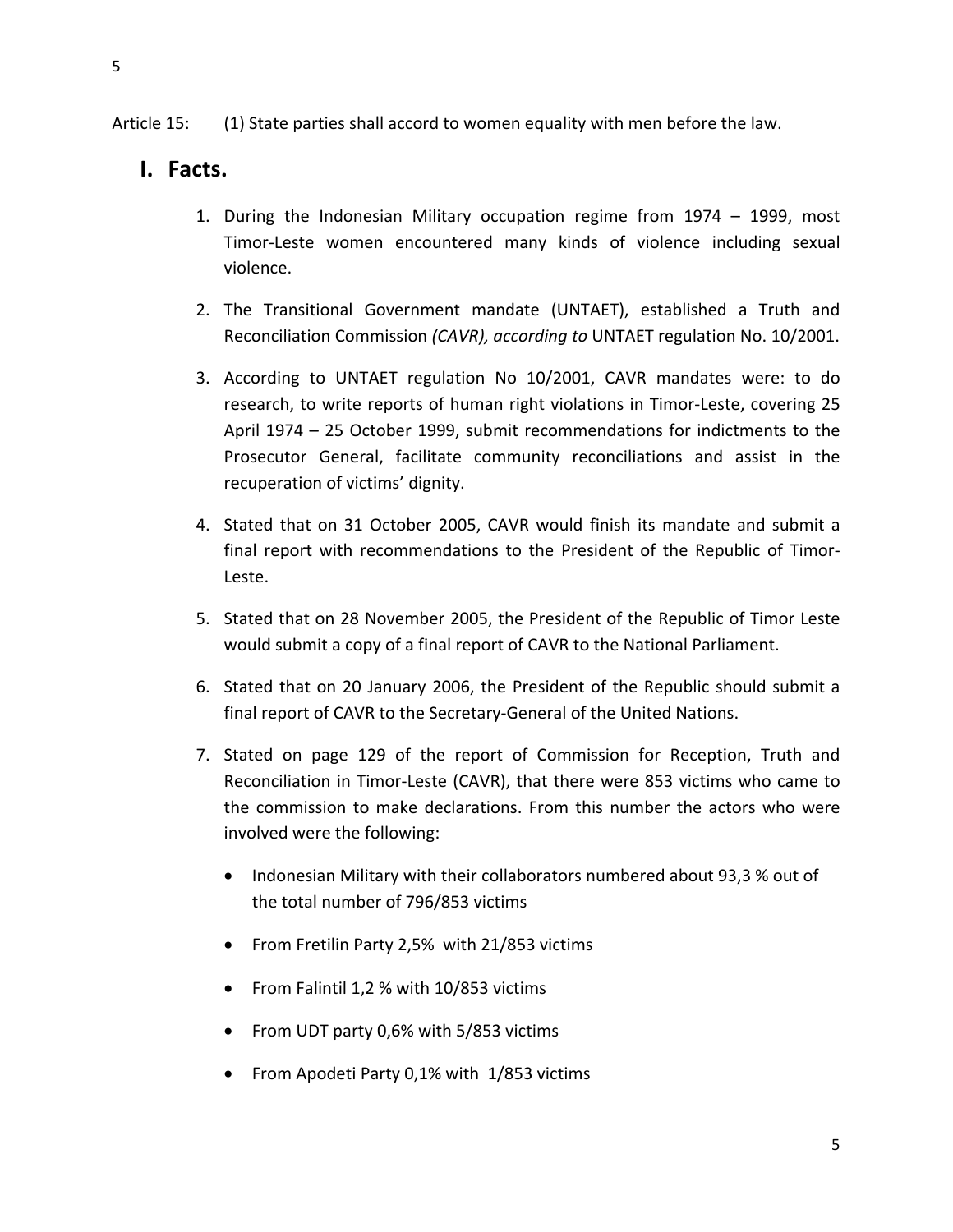- Others 0,9% with 8/853 victims
- 8. According to the Commission, there were many victims who did not come to make declarations in the Commission due to the following reasons:
	- Many victims were already dead,
	- Some victims are still in West Timor (Timor Oeste),
	- Some victims are afraid of the humiliation that they may feel before their family, and society or rejection from people when they learn about their experiences as the nature of their sufferings were very sensitive.
- 9. Based on these reasons, the commission said the number of victims of violence could be higher than the cases that the commission received. The commission estimated that women who experienced sexual violence from the Indonesian security forces could be more than thousands, not hundreds as reported.
- 10. Now we will look at the violence by the Indonesian military towards Timorese women as follows:
	- They cut women's sexual organ, put batteries on women's vaginas and burned women's nipples and sexual organs with cigarettes.
	- They electrocuted women's sexual organs, breasts and mouths.
	- In one case a large group of security forces raped a widow.
	- They forced the prisoners to do sexual acts to one other while the security forces laughed and watched them.
	- They performed sexual acts with women political prisoners, then, they would torture them for a long period.
	- They sexually abused women while their hands and legs were tied together and their eyes covered. In some cases they did this until the women were unconscious.
	- They pulled the pubic hair of women in front of other military members.
	- They did sexual abuses with pregnant women and those women who just gave birth. They also sexually violated women who were about to give birth.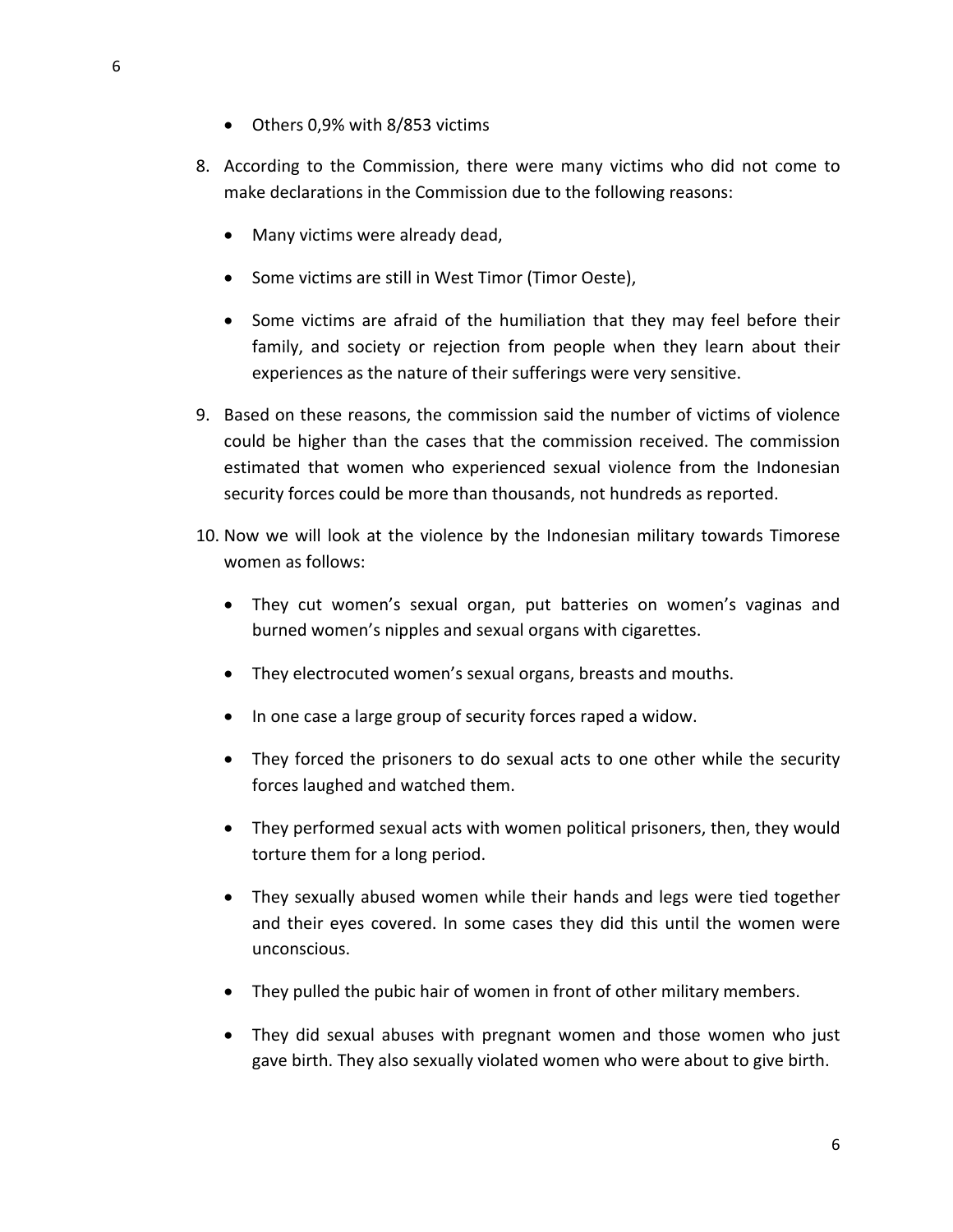- They forced victims to walk naked and after that they would sexually abuse women in front of strangers, in front of the victims' families and friends. In one case they did the sexual act in front of the victim's mother and killed her afterwards. In some cases, they sexually abused and tortured the victim in front of her children.
- Some women were forced to do sexual act in front of their fellow prisoners, that was the abusers 'way to threaten the victim and other prisoners.
- Before they performed sexual acts with these women, they would put them inside a water tank for a long period of time.
- They also used snakes to scare women during the sexual torture.
- They also threatened these women that if they resisted or reported the sexual abuse to anybody, then the military or security forces would go and kill their children or they would torture their family members.
- They also forced the victims to do oral sex and urinated in victims' mouths.
- They also registered and made a list of women in all the places where military built a camp, so that everyday they could go and force these women to come over to the military camp for sexual relationships. They shared the names of these women from one military unit to another and ordered them to report every morning so that all the security forces would have sexual relationships.

#### **II. Causes why sexual violence happened**

We could also see in CAVR report reasons sexual violence:

- Abuse of power by those people who possessed arms, such as those who became political leaders, Indonesian military members and those who collaborated with them.
- Victims had no power and/or were afraid to face perpetrators. When the perpetrators sexually abused victims, they would immediately threaten the victims. The perpetrators told them that if they reported or told anyone or their commanders what happened they would do worse than this and possibly to kill them together with their family members. Because of these threats therefore most women victims preferred to keep quiet and not to reveal the abuse to anyone.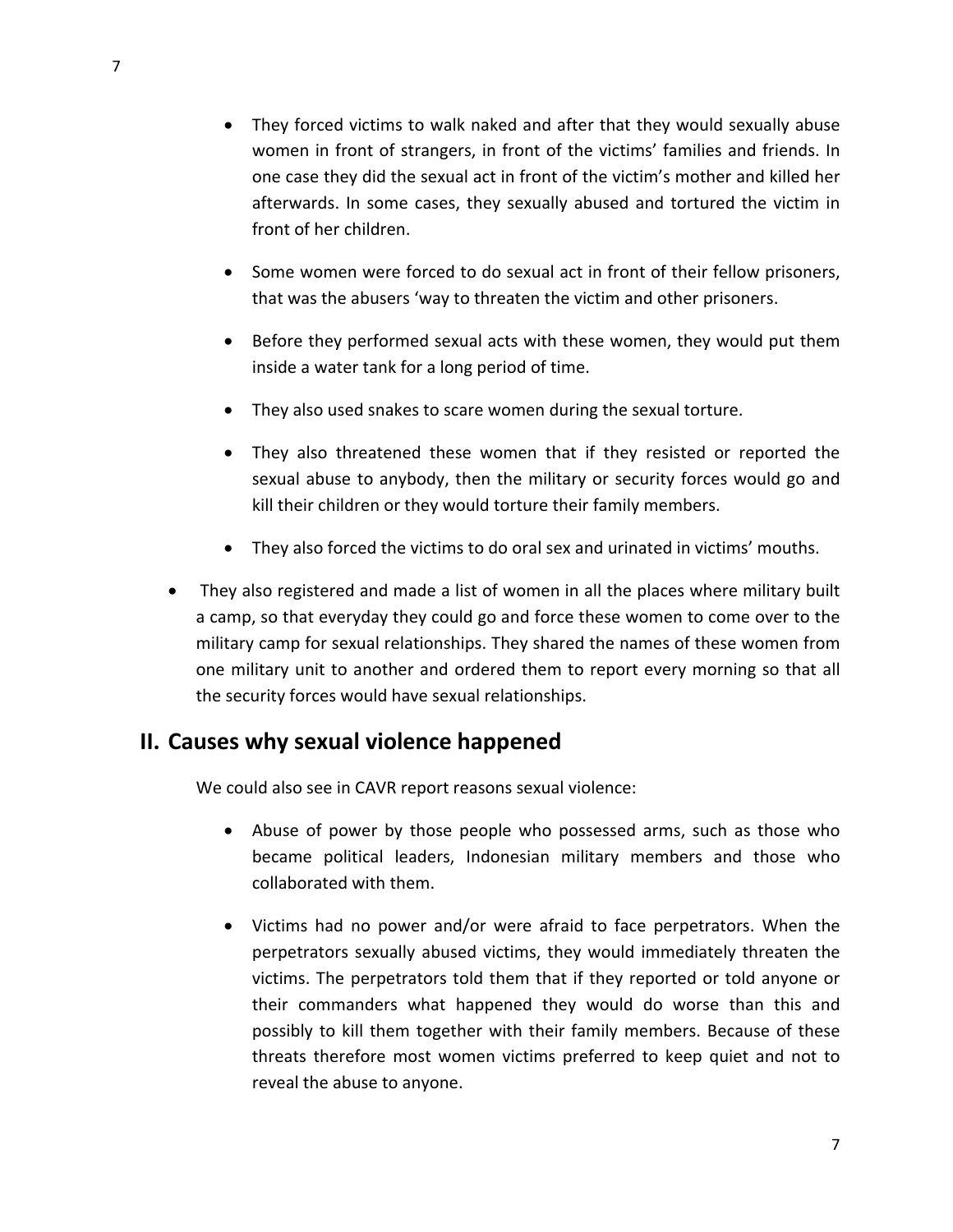- Some victims voluntarily gave themselves in order to save their family from military killings.
- There was not an effective judicial system, especially to deal with cases committed by political party leaders and the armed forces. During that time the state system was ineffective, without any executive, legislative and judicial organs. Only the military regime, those who possessed arms and political leaders had power within the towns.
- Limited information on the judicial processes to report the cases against the Indonesian military and those who collaborated with them.

#### **III.Injustice for women victims of sexual violence**

Based from the observation of the Ombudsman for Human Rights and Justice, after the CAVR mandate ended and they submitted their final report and recommendations to the President of the Republic on  $31<sup>st</sup>$  of October 2005, to date the CAVR recommendations, notably its recommendation that perpetrators of violence should be liable to criminal proceedings in a national or international court, have not been implemented due to the following:

- 1. The Timor‐Leste Government is interested more in the political arena to create a good relation between Timor‐Leste and Indonesia. This political interest mostly came from male political leaders in Timor-Leste. They always say we should forget what had happened in the past, and look towards the future for the development of our country. However, dynamic female political figures in Timor Leste such as MP Fernanda Borges, has called for justice to be done and for the CAVR recommendations to be implemented.
- 2. Limited budget for the establishment of an International Tribunal.

This statement has been repeatedly made by Timorese political leaders. Most victims under the National Alliance for an International Tribunal keep insisting on the establishment of an International Tribunal for the prosecution of the actors who committed crimes against humanity in Timor-Leste. However, according to our leaders, justice for the Timorese is Independence.

3. Timor‐Leste State still defends its economic concerns against Indonesia.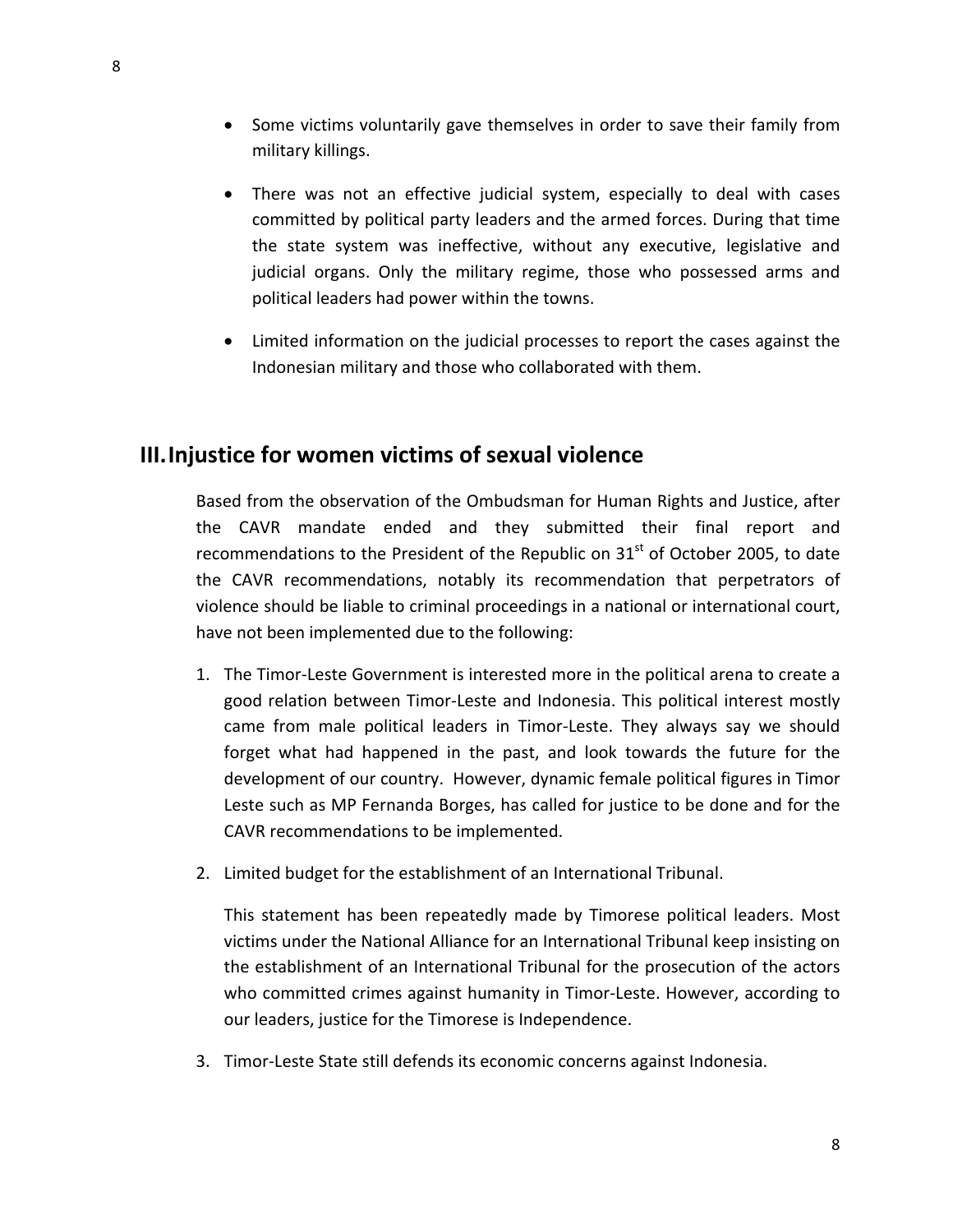This statement also has been repeatedly made by the Timorese leaders. They said, we must think, even though we have gained our independence economically most of our basic needs are still imported from Indonesia. When we insist on justice against those who committed crimes against humanity, they are also the current political leaders in Indonesia, and could cut off diplomatic relations and stop their businessmen from exporting their goods for our needs.

### **IV. Government of Timor‐Leste actions taken to assist the victims of sexual violence and their families.**

1. Established Serious Crimes Tribunal.

According to UN Security Council Resolution, number 1272, states that the mandate of UN Transitional Government (UNTAET) has the power for legislative, executive and justice administration. Looking at this mandate UNTAET has established a Serious Crimes Unit (SCU) and the Special Panels for Serious Crimes (SPSC) to prosecute the actors who committed crimes against humanity in 1999. Based on Resolution 1271, UNTAET established the Serious Crimes Unit (SCU) to investigate and prosecute War Crimes, Crimes against Humanity and individual offences of murder torture and rape committed in East Timor between 1 January and 25 October 1999. All charges brought by the SCU are tried before one of the Special Panels of Serious Crimes, each which consist of two international judges and one Timorese judge. During the existence of these panels some cases of crimes against humanity were tried. However those actors who received the sentences from the serious crime court were only the lower ranking ones. The important actors are currently residing in West Timor, Indonesia including some Indonesian generals who are currently ruling Indonesia, and as such cannot be prosecuted.

2. Establishment of Truth and Friendship Commission (CTF)

When the CAVR submitted its final report and recommendations to the sovereign state of Timor-Leste and to the Secretary General of Timor-Leste on  $14<sup>th</sup>$  of December 2004, the President of the Republic of Indonesia together with the Prime Minister of Timor‐Leste signed a joint declaration to establish a Truth and Friendship Commission (CTF). The mandate of the CTF is to disseminate the truth about the 1999 human rights violations in Timor‐Leste and recommend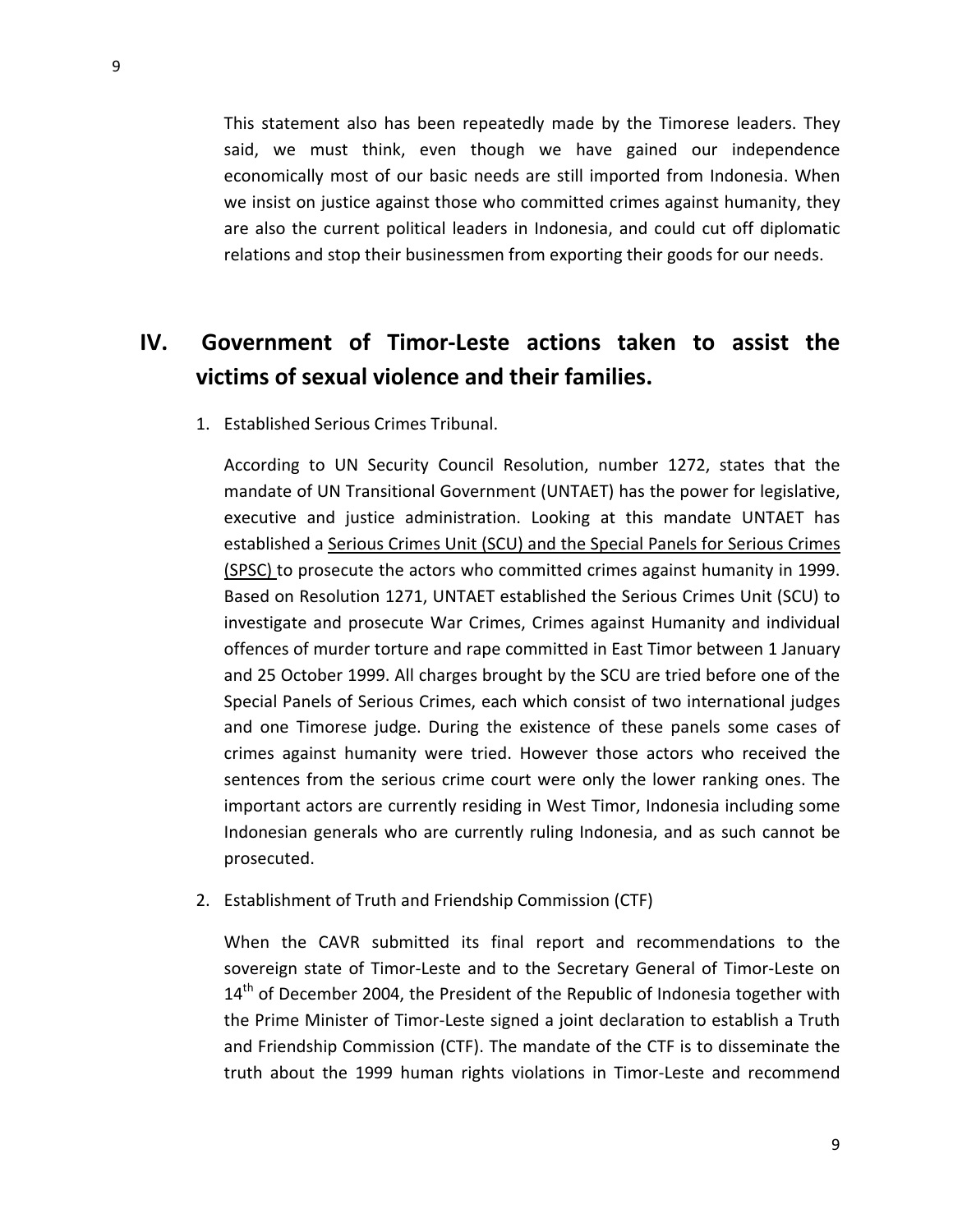appropriate means to heal the wounds of the past and to recuperate the dignity of the victims.

3. Committee A of the National Parliament debated the CAVR report and made a resolution on CAVR.

According to Article 92 of the Constitution of the Republic: The National Parliament is the organ of sovereignty of the Democratic Republic of East Timor that represents all Timorese citizens and is vested with legislative supervisory and political decision‐making powers". According to this role, Committee A of the National Parliament has debated and created a resolution presented to the plenary. However, until today the National Parliament has not yet included this Committee's resolution in their agenda for discussion. Section 6 of this resolution said, *"National Parliament recommended to the Prosecutors Office to use all its efforts to complete all the demands mentioned in the Article 160 of the Constitution of the Republic which states that all crimes against humanity, genocide and war crimes committed from 25th of April 1974 to 31st of December 1999, to prosecute these crimes through national or international tribunals and:*

- a. *Cooperate with the Serious Crimes Investigation Unit established under UNTAET in Timor‐Leste to investigate all the crimes committed in 1999.*
- b. *Issue indictments for crimes committed in 1999 with assistance from the Serious Crimes Investigation Unit.*
- c. *Commence the investigations and indictments for all serious crimes, which were reported in the CAVR from 1974 to 1999.*
- d. *To write an annual report for the National Parliament on the progress of the investigation and indictments.*
- 4. Social Assistance from the Ministry of Social and Solidarity

According to information from the Ministry of Social and Solidarity, the government has not implemented any recommendations which have been mentioned in the CAVR final report to date, because the National Parliament has not yet debated the resolution prepared by Committee A. However, the government through the Women's Department, Directorate of Social Reinsertion, Ministry of Social and Solidarity (MSS) has provided social assistance to those vulnerable women. In this program those women who were sexually abused during the Indonesian military occupation became beneficiaries of the following Social Assistance programs: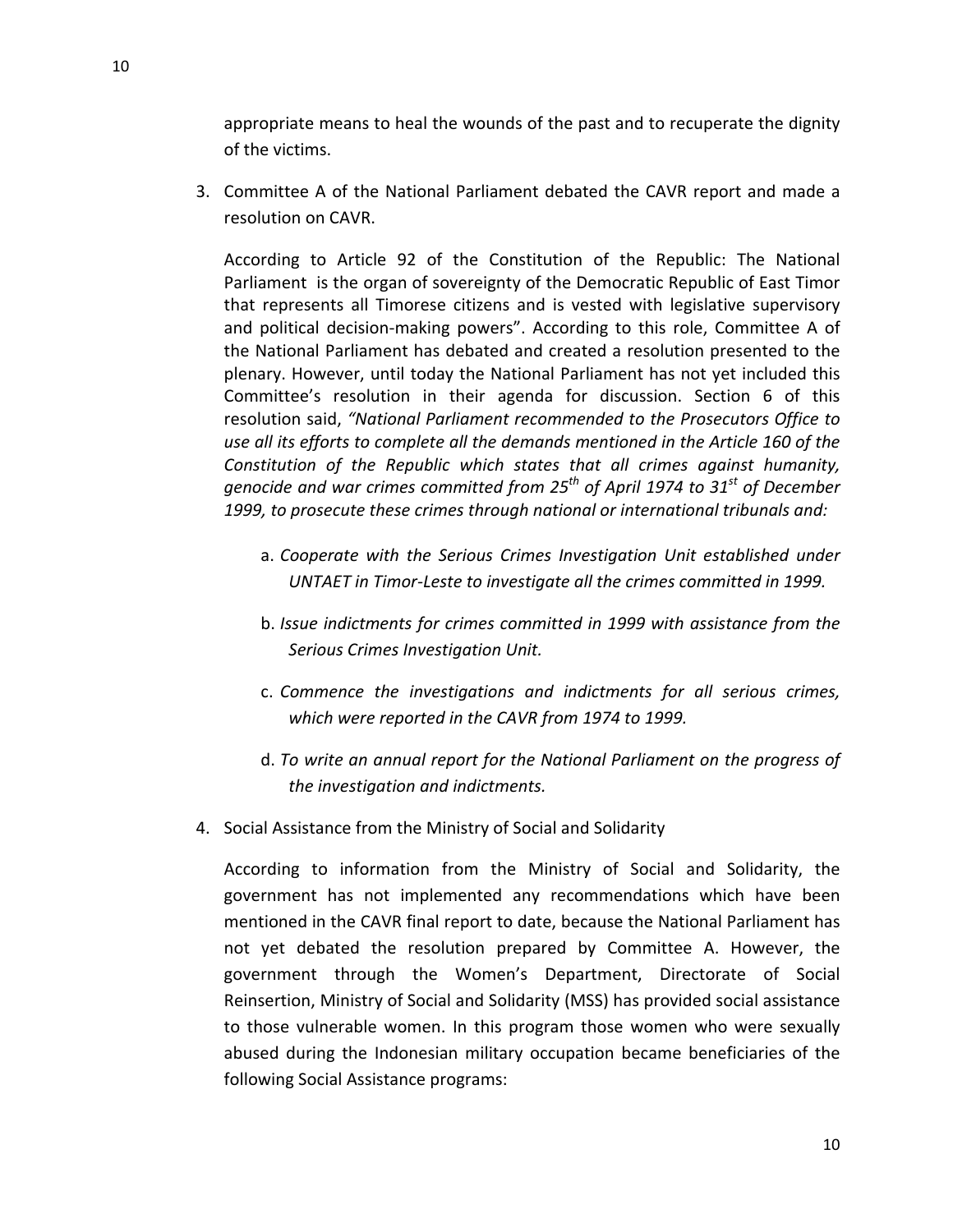a. Bolsa da Mae

This program assists children of the widows and the single mothers. Last year the beneficiaries of this program were 7200 students.

Each sub‐district has 45 primary students who benefitted from this program. Each month 1 primary student receives \$5.00, while the 25 pre‐ secondary and 20 secondary students each receive \$10.00 per month.

There are about 500 university students who continue their studies within the country and each of them receives \$250.00 per year. While for those 250 students who continue their studies abroad, each of them receives \$360.00.

b. Women Cooperative Group

This is a social assistance from MSS together with Alola Foundation. This assistance has benefitted women in 5 districts.

c. Social Housing

MSS works together with the community and community leaders, is to assist and rehabilitate the houses of widows within the community that were destroyed. This rehabilitation includes the repairing of roofs, walls, windows, and doors, etc.

d. Shelter

This program was implemented through cooperation between MSS and stakeholders. For example, MSS assisted in the establishment of shelters in the Districts of Baucau, Suai, Maliana and Oecusse. The objective of these shelters is to provide counseling assistance to women who experienced domestic violence and those who suffered from sexual violence in the past.

e. Solar Cell Assistance.

This program was implemented through cooperation of Ministry of Energy and Policy Development with MSS. Those who lived in the rural areas were the beneficiaries of this program, especially the population without access to electricity. According to the PDHJ observation, most female victims of sexual abuse during the Indonesian military occupation also received this assistance.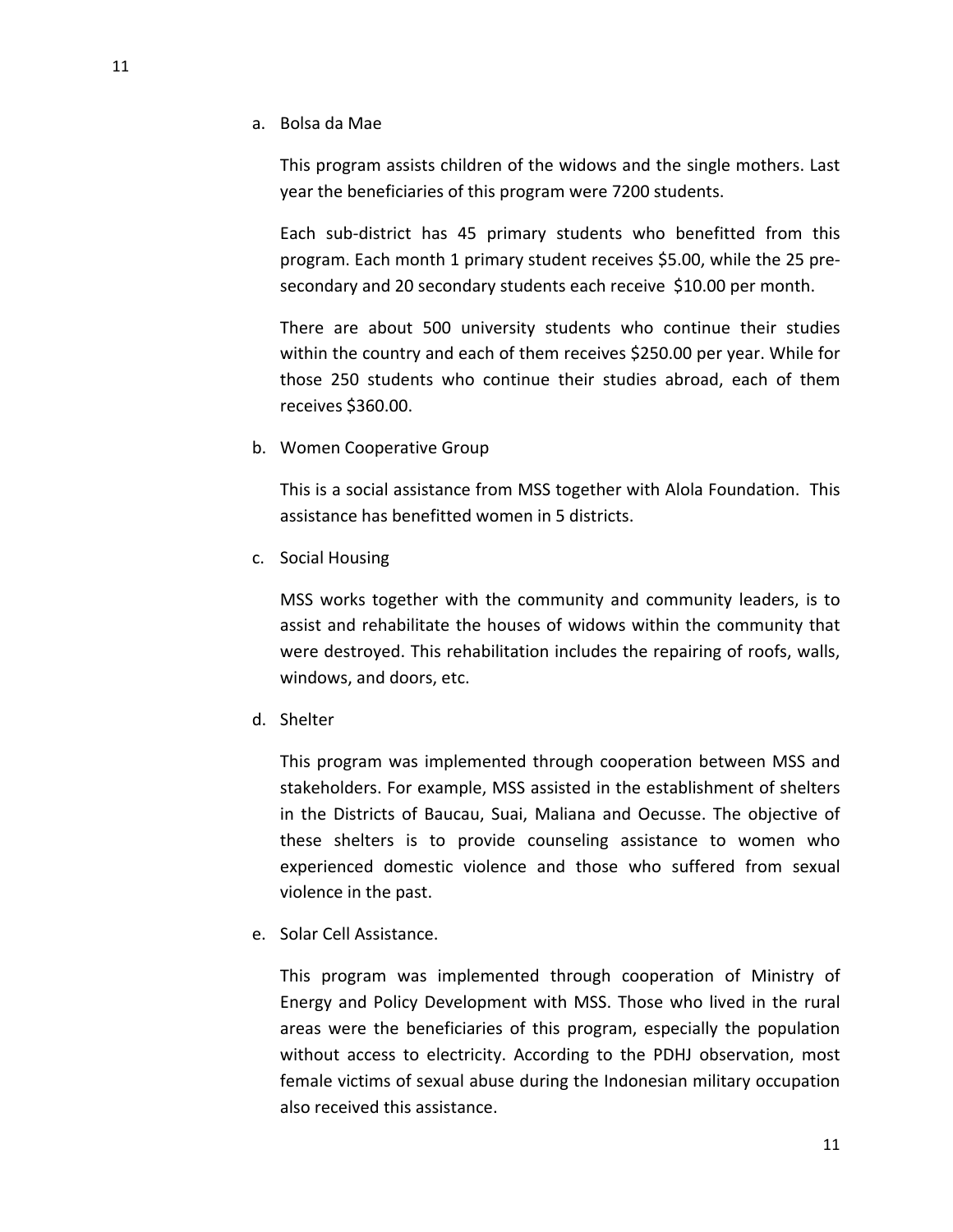#### **V. Recommendations**

- 1. CEDAW Committee should ask the sovereign organs of Timor‐Leste, especially the National Parliament, to debate the resolution on the implementation of the recommendations of the CAVR which are written in the Chega Report.
- 2. We would like to request the CEDAW committee to insist that the sovereign organ of Timor‐Leste, creates a law on Reparation for Victims, including the recommendations of CTF to give psycho‐social assistance for victims.
- 3. We would like to request the CEDAW Committee ask the Parliament to create a law on reparations, with support from the UN Human Rights Unit of Transitional Justice (HRTJS) and establish a follow‐up institution to the CTF and the CAVR with a mandate to investigate and collect information on missing persons during the conflict in Timor Leste, including the children who were separated from their families.

## **Part II**

In Part II, issues that raised here are from the PDHJ Monitoring results of the Police Detention Center in Dili and the Prison in Gleno.

According to articles mentioned in the Convention on the Elimination of All Forms of Discrimination against Women (CEDAW):

- Article 2: State parties condemn discrimination against women in all its forms, agree to pursue by all appropriate means and without delay a policy of eliminating discrimination against women and, to this end, undertake: **section (c):** to establish legal protection of the rights of women on unequal basis with men and to ensure to competent national tribunal and other public institutions the effective protection of women against any act of discrimination.
- Article 3: State parties shall take in all fields, in particular in the political, social, economic and cultural fields, all appropriate measures, including legislation, to ensure the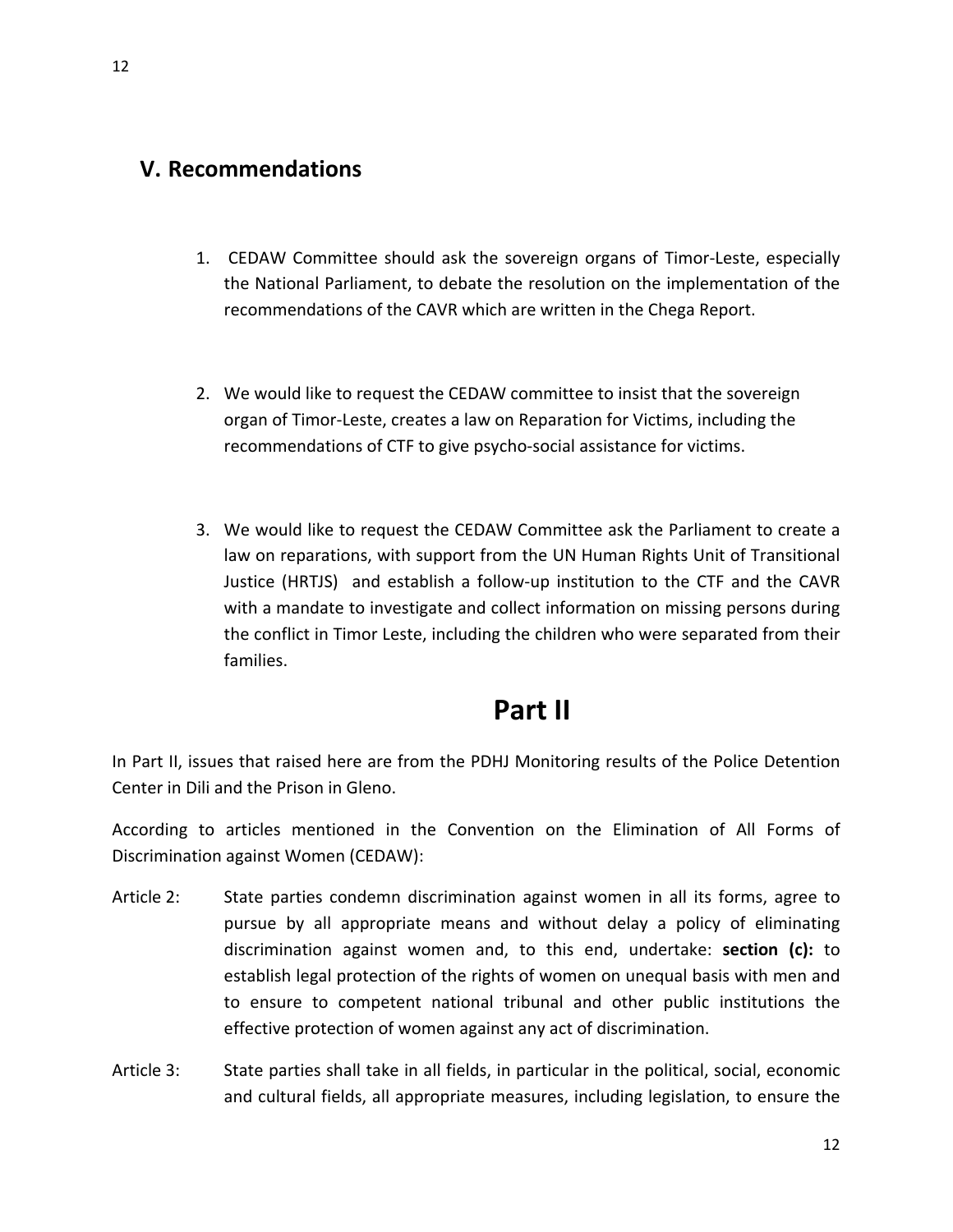full development and advancement of women, for the purpose of guaranteeing them the exercise and enjoyment of human rights and fundamental freedoms on a basis of equality with men.

Article 15: (1) State parties shall accord to women equality with men before the law.

## **I. Facts.**

- 1. According to criminal procedure (Procedural Penal Code of Timor‐Leste), the accused who have been involved in a crime will be immediately arrested by a police with 72 hours detention and subject to an investigation process. In Dili district, those arrested by the police were detained in Caicoli cells.
- 2. Based on the data of monitoring from PDHJ, Human Rights Division, Department of Monitoring and Advocacy, from June 2008‐2009, Dili District Police arrested 65 women who were involved in criminal activities.
- 3. In the Caicoli Detention center, there are separate detention cells between men and women. However, both men and women use only one toilet.
- 4. This toilet is located closer to the men's cells and the condition does not meet hygienic standards and has no door. Therefore when somebody is using a toilet, others can see inside. The walls of the toilet are very short so when somebody stands inside the toilet, people outside can see from the chest up. The condition of this toilet makes detained women uncomfortable, because most detained men try to look at women whenever they use the toilet.
- 5. PDHJ received some complaints, and based on PDHJ monitoring results found some discrimination against women prisoners in Gleno prison by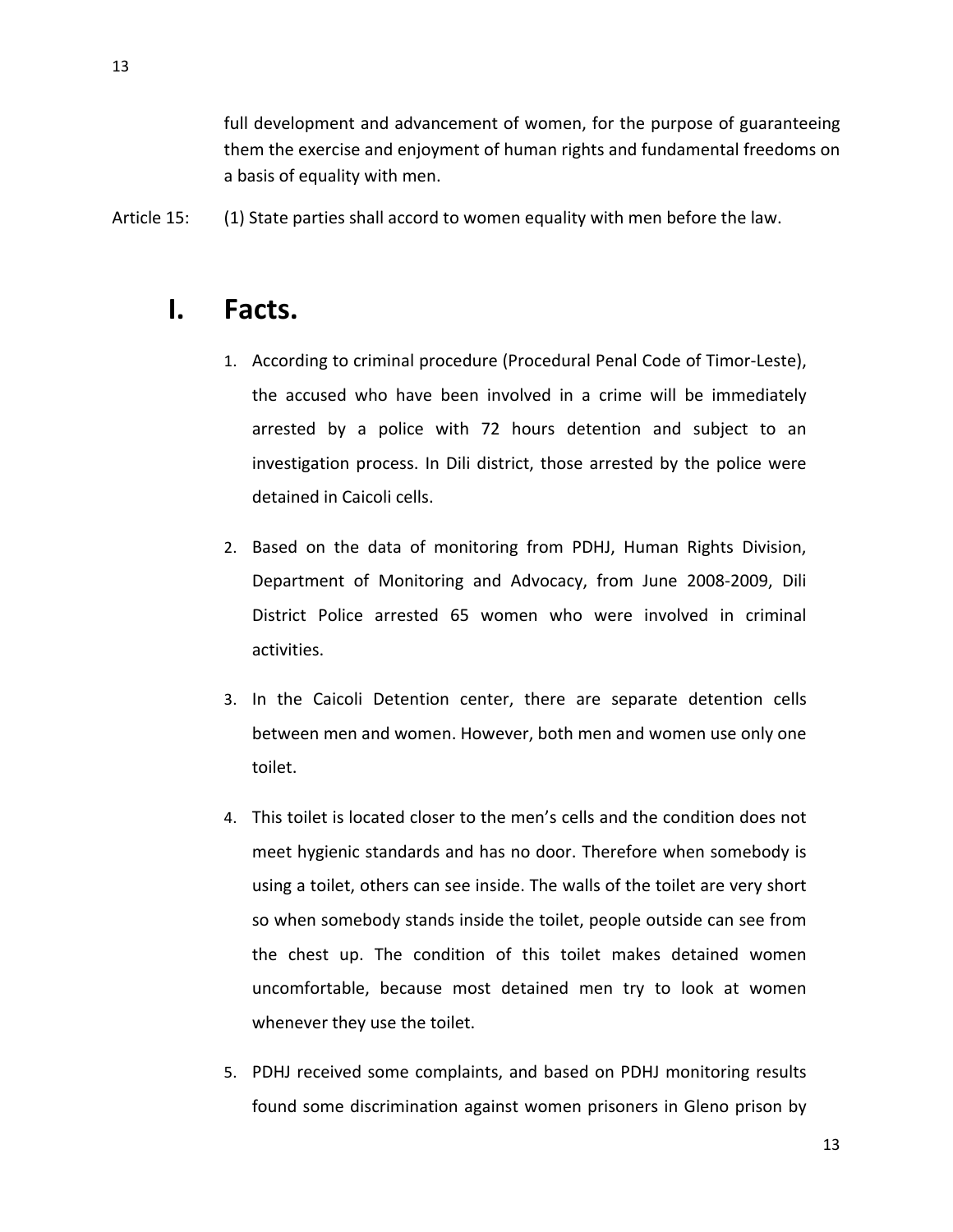the Gleno prison guards. According to the data of PDHJ, Human Rights Division, Department of Monitoring and Advocacy from 2006 to March 2009, there were 5 women imprisoned in the Gleno Prison. The duration of their detentions ranged from a minimum of 1 year to a maximum of 9 years. There are 20 male prisoners in Gleno.

- 6. According to the PDHJ Monitoring results, the government through the Ministry of Justice provided 2 television sets to the Gleno Prison. The 2 television sets were installed one in female cell and 1 in male cell. The objective to install these 2 sets of televisions was to provide information to the prisoners. However, the television set that installed in the women detention area is already broken. The broken television is just an ornament. The good television set was installed in male's detention area.
- 7. After seeing this situation and condition during the visit of Minister of Social and Solidarity in Gleno Prison, MSS immediately gave two cassette recorders for women prisoners, so that they may have access to information. However the prison manager took away these cassette recorders and placed them in the prison administration office.

#### **II. Loss of women's rights in prison**

- 1. Most women prisoners feel that when they are inside the prison, they have lost all their rights, including right to information.
- 2. Because the government have no campaign programs or socialization on laws which are applicable in Timor-Leste, many people do not know about the laws that are applicable in the national territory.
- 3. Because patriarchal culture is still in the minds of these women, they feel second class in the community. Hence, when their rights are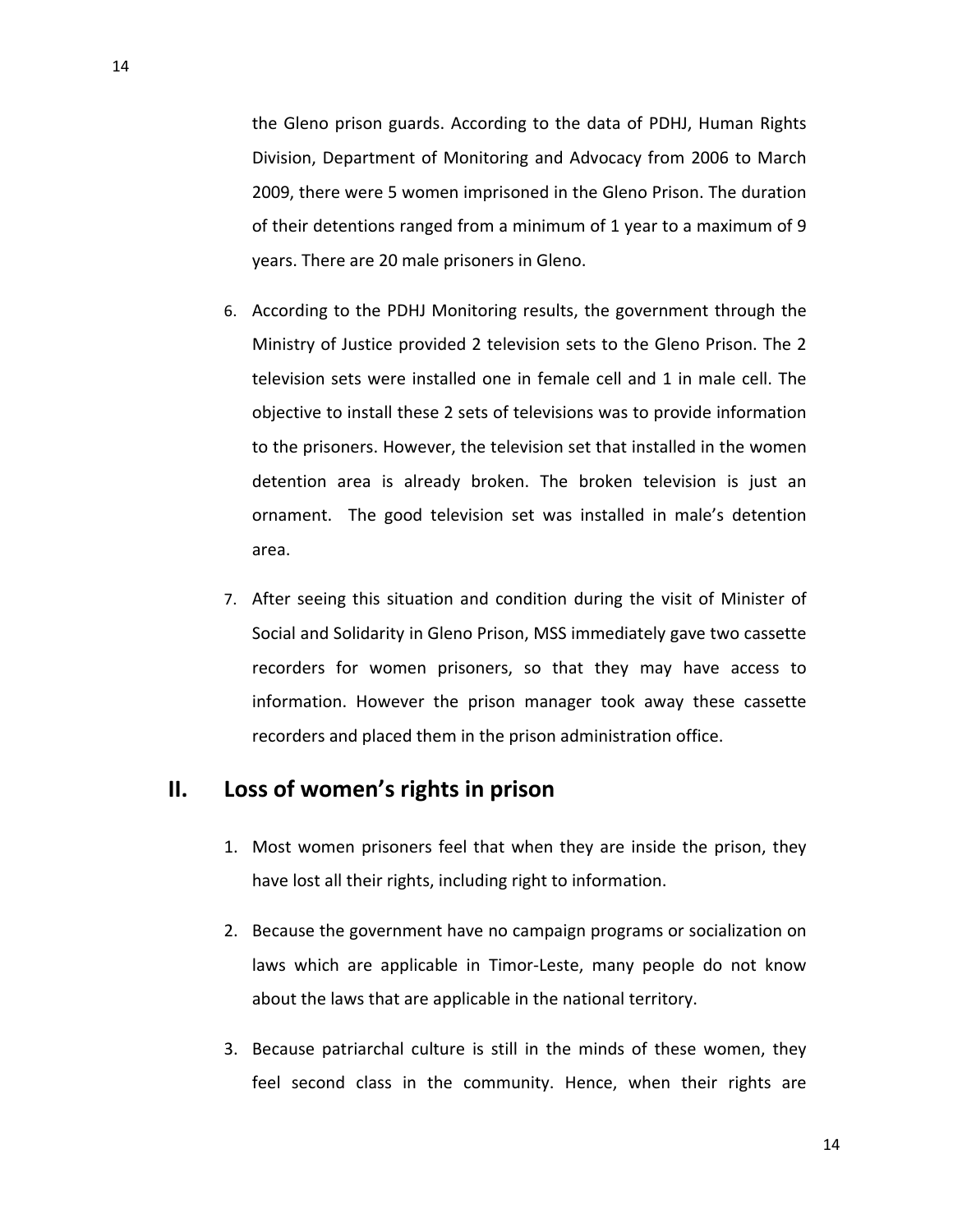violated, they believe this is very natural, and have accepted all these conditions quietly.

#### **III. What the actions the government should take.**

a. Substance

The Government through the Ministry of Justice has the responsibility to take measures to fix the conditions within the prison. The Minister of Justice is responsible for the administration of the prison.

The Government did not pay attention to the detention facilities which have been destroyed. In almost all the detention centers in Timor‐Leste, the government did not pay attention to repair sanitation facilities.

b. Structure

Government has a moral responsibility to guarantee prisoners' rights. The government should be liable and protect the rights of prisoners.

The Government should allocate a larger budget to the Secretary of State for Security to rehabilitate the sanitation facilities in the police detention cells in all the districts.

#### **Recommendation**

• We request the CEDAW Committee, to ask the Timor Leste government to improve the justice system in Timor Leste as cited below: